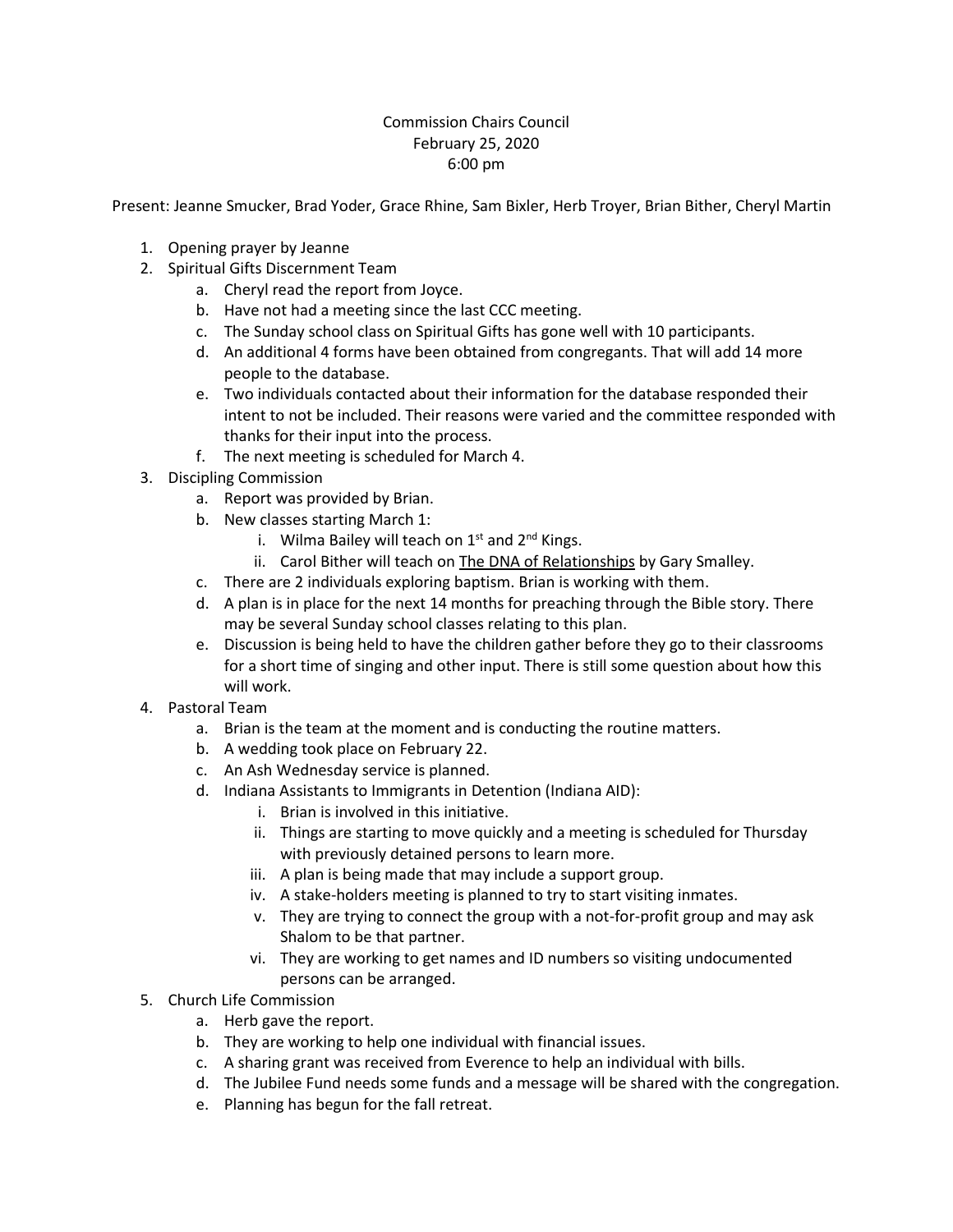- f. A draft of the cards regarding expectations for children during worship has been sent to the parent's group to get their response and input.
- g. The calendar for monthly congregational carry-in dinners has been finalized.
- 6. Administrative Commission
	- a. Sam gave the report.
	- b. They are taking care of routine items.
	- c. A paid version of Drop Box and Microsoft Office has been budgeted for.
	- d. The Lift has been fixed.
	- e. Laura has cut her hours as administrative assistant. Duties have been parceled out to others persons.
	- f. There are several diseased/hollow trees that will be removed.
	- g. They are starting to make long-range plans.
- 7. Worship Commission
	- a. Grace reported.
	- b. Emily has planned an Ash Wednesday service.
	- c. Brian has identified plans for the next several weeks.
	- d. The Youth are planning the service for March 22 and are excited about this.
	- e. A service is being planned for either Maundy Thursday or Good Friday.
	- f. A discussion is ongoing regarding children and communion.
		- i. Theological bases for different options.
		- ii. Working with Discipling on this.
	- g. Guidelines are being formulated regarding Mennonite agencies that want to come and present.
		- i. What type of service Sunday school, worship, evening, etc.
		- ii. Should not be an infomercial.
	- h. There are some problems with finding people to provide the visual in the front of the church.
	- i. The new hymnals are coming in the spring. Persons who may want to purchase these for personal use may put the order with the church order for a savings.
	- j. The group is revisiting whether to purchase the electronic files for hymns.
	- k. The Joys and Concerns section in the bulletin has been changed to Community Sharing and Prayer.
	- l. It has been noted that black clings have been placed on faces on the stained glass window:
		- i. No one knows who put them there and it was not discussed with anyone.
		- ii. There are some feelings regarding this.
		- iii. Grace and Brian will follow up.
- 8. Outreach Commission
	- a. Brad reported.
	- b. There is a need to have a discussion regarding children and communion.
		- i. Children are considered part of the community of Christ until they reach the age to decide whether to be baptized or not.
		- ii. Parents need to talk to the children about participation and the meaning.
		- iii. In one church, a pastor gave each child a large pretzel and a blessing.
		- iv. Communion is often seen as a reaffirmation of the baptismal commitment.
			- 1. Can children make that commitment?
			- 2. We don't see the need to baptize infants.
		- v. Need to make this a church-wide discussion.